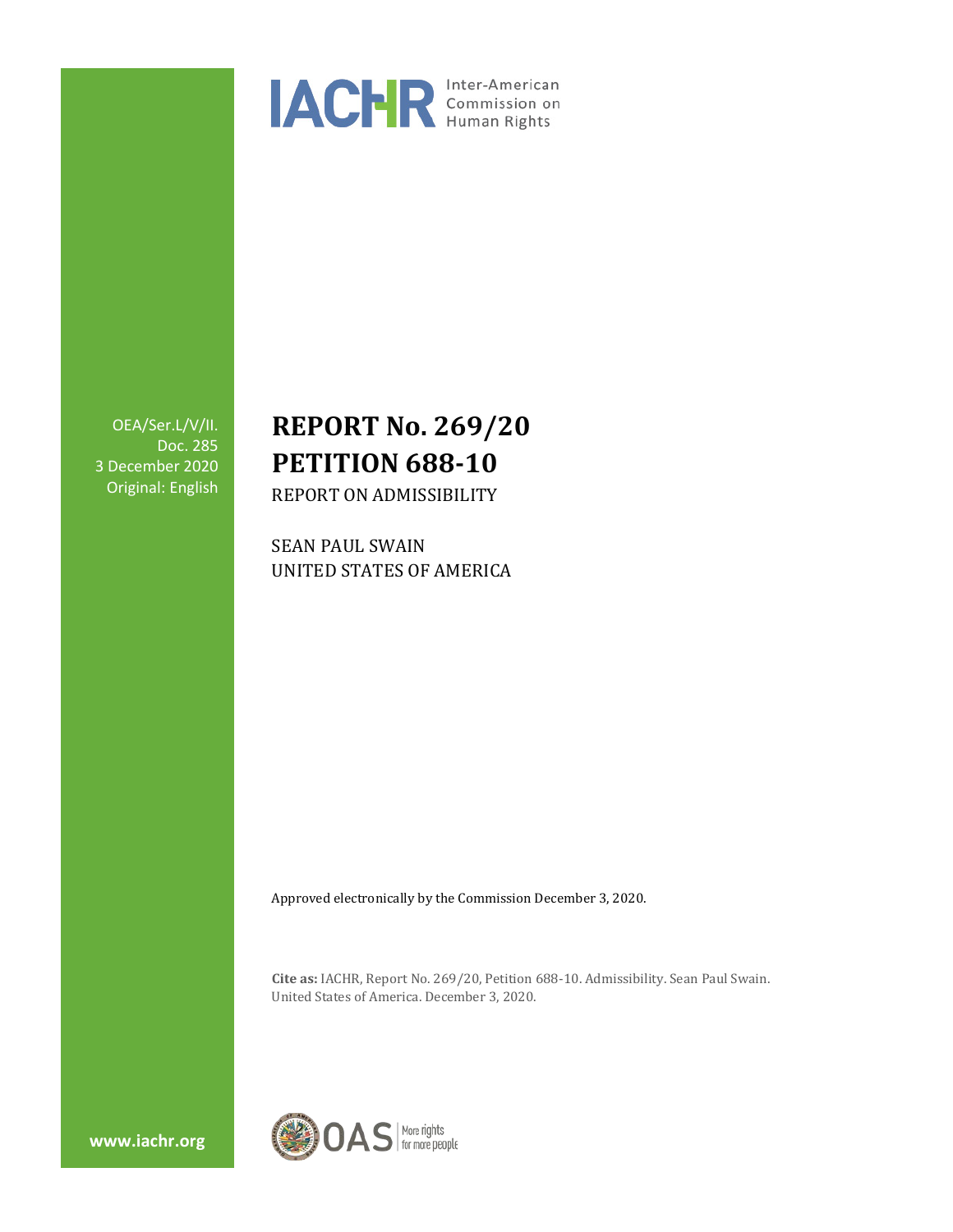| <b>Petitioner:</b>       | Sean Paul Swain                                                                                                                                                                                                                                                                                                                                                                                                                                                                                                                                                                                                                                                                                                                                                                                                     |
|--------------------------|---------------------------------------------------------------------------------------------------------------------------------------------------------------------------------------------------------------------------------------------------------------------------------------------------------------------------------------------------------------------------------------------------------------------------------------------------------------------------------------------------------------------------------------------------------------------------------------------------------------------------------------------------------------------------------------------------------------------------------------------------------------------------------------------------------------------|
| Alleged victim:          | Sean Paul Swain                                                                                                                                                                                                                                                                                                                                                                                                                                                                                                                                                                                                                                                                                                                                                                                                     |
| <b>Respondent State:</b> | United States of America <sup>1</sup>                                                                                                                                                                                                                                                                                                                                                                                                                                                                                                                                                                                                                                                                                                                                                                               |
| <b>Rights invoked:</b>   | Articles I (life, liberty and personal security), II (equality before<br>law), III (religious freedom and worship), IV (freedom of<br>investigation, opinion, expression and dissemination), VIII<br>(residence and movement), X (inviolability and transmission of<br>correspondence), XI (preservation of health and well-being), XIII<br>(culture), XIV (work and fair remuneration), XV (leisure time and<br>the use thereof), XVII (recognition of juridical personality and<br>civil rights), XVIII (fair trial), XIX (nationality), XX (vote and<br>participation in government), XXI (assembly), XXII (association),<br>XXIII (property), XXIV (petition), XXV (protection from arbitrary<br>arrest), XXVI (due process of law) of the American Declaration of<br>the Rights and Duties of Man <sup>2</sup> |

# **I. INFORMATION ABOUT THE PETITION**

# **II. PROCEEDINGS BEFORE THE IACHR[3](#page-1-2)**

| <b>Filing of the petition:</b>                                                                    | May 11, 2010                                          |
|---------------------------------------------------------------------------------------------------|-------------------------------------------------------|
| <b>Additional information received at</b><br>the stage of initial review:                         | January 19, 2011; January 9, 2012                     |
| Notification of the petition to the<br>State:                                                     | November 5, 2012                                      |
| <b>State's first response:</b>                                                                    | July 23, 2015                                         |
| <b>Additional observations from the</b><br>petitioner:                                            | November 26, 2012; January 7, 2013; September 9, 2019 |
| <b>Additional observations from the</b><br>State:                                                 | July 18, 2017                                         |
| Notification of the possible archiving<br>of the petition:                                        | June 5, 2017; October 2, 2018                         |
| Petitioner's response to the<br>notification regarding the possible<br>archiving of the petition: | September 9, 2019                                     |

#### **III. COMPETENCE**

| Competence Ratione personae:        | <b>Yes</b>                                                                       |
|-------------------------------------|----------------------------------------------------------------------------------|
| <b>Competence Ratione loci:</b>     | <b>Yes</b>                                                                       |
| <b>Competence Ratione temporis:</b> | Yes                                                                              |
| <b>Competence Ratione materiae:</b> | Yes, American Declaration (ratification of the OAS Charter on<br>June $19, 1951$ |

## **IV. DUPLICATION OF PROCEDURES AND INTERNATIONAL** *RES JUDICATA***, COLORABLE CLAIM, EXHAUSTION OF DOMESTIC REMEDIES AND TIMELINESS OF THE PETITION**

| N <sub>0</sub><br>International res judicata: |  |
|-----------------------------------------------|--|
|-----------------------------------------------|--|

<sup>&</sup>lt;sup>1</sup> Hereinafter "U.S." or "United States."

<span id="page-1-1"></span><span id="page-1-0"></span><sup>2</sup> Hereinafter "American Declaration".

<span id="page-1-2"></span><sup>&</sup>lt;sup>3</sup> The observations submitted by each party were duly transmitted to the opposing party.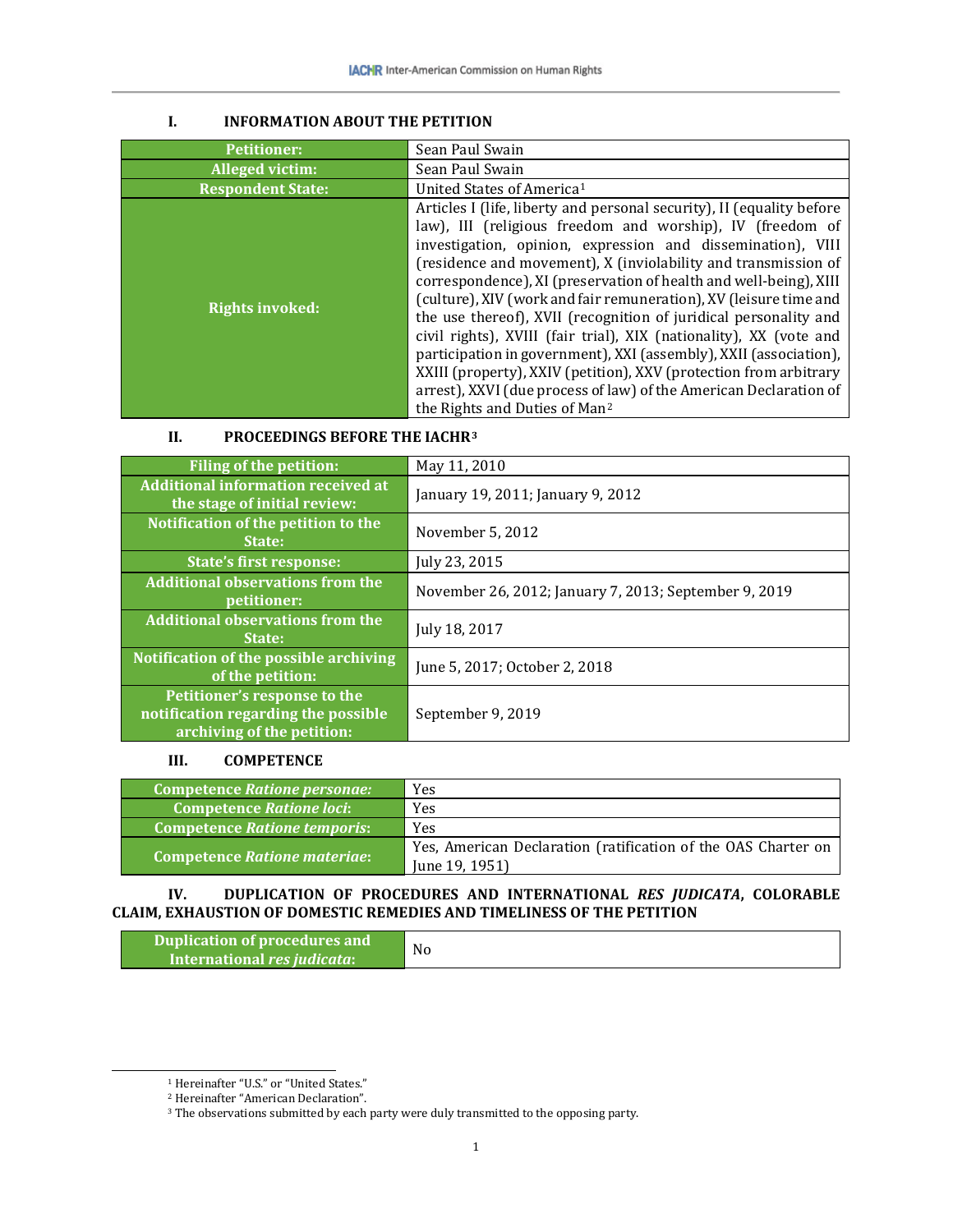| <b>Rights declared admissible</b>                                                          | Articles I (life, liberty and personal security), IV (freedom of<br>investigation, opinion, expression and dissemination), X<br>(inviolability and transmission of correspondence), XI<br>(preservation of health and well-being), XVII (recognition of<br>juridical personality and civil rights), XVIII (fair trial), XXVI (due<br>process of law) of the American Declaration |
|--------------------------------------------------------------------------------------------|----------------------------------------------------------------------------------------------------------------------------------------------------------------------------------------------------------------------------------------------------------------------------------------------------------------------------------------------------------------------------------|
| <b>Exhaustion of domestic remedies or</b><br>applicability of an exception to the<br>rule: | Yes, in the terms of section VI                                                                                                                                                                                                                                                                                                                                                  |
| Timeliness of the petition:                                                                | Yes, May 11, 2020                                                                                                                                                                                                                                                                                                                                                                |

#### **V. ALLEGED FACTS**

1. The petitioner and alleged victim, Sean Paul Swain, is currently serving a life sentence after being convicted for murder and aggravated murder in 1995 by the State of Ohio. He alleges that he was never regularly convicted or sentenced under domestic law, but was rather detained for his political thoughts, and that the State of Ohio did not have jurisdiction to arrest and imprison him. He claims violation of his right to freedom of expression; cruel and inhumane treatment, as well as torture, suffered as a result of the publication of his work and his report of abuse suffered by him and other inmates; denial of due process in his internal disciplinary hearings; and denial of access to courts through obstruction of his correspondence and limitation of his access to legal information and records.

2. The petitioner claims that he was unlawfully arrested, tried and convicted because the State of Ohio and the trial court that convicted him did not have jurisdiction to do so. The petitioner filed various remedies of habeas corpus asserting this, all dismissed. The petitioner filed a first petition for habeas corpus and a petition for a writ of certiorari to the Supreme Court of Ohio, both dismissed, on December 16, 2009, and April 26, 2010, respectively. He again filed a writ of habeas corpus in 2016, asserting that the trial court that convicted him acted without jurisdiction in exceeding the scope of the appellate court's mandate and in permitting the jury to consider a murder charge that the state had allegedly dismissed before sentencing at Swain's first trial. The Court of Appeal dismissed the action, and this decision was confirmed by the Supreme Court on July 27, 2017. The latter found that the trial court had not departed from the court of appeal's mandate when ruling on an expert testimony, and that the petitioner had a direct remedy to challenge the trial's court evidentiary ruling, which he did, unsuccessfully; the Court also found that the trial court did not lack jurisdiction to sentence him for the charge of aggravated murder. The Court specified that to the extent the petitioner would have been arguing actual innocence, he had an adequate remedy to assert that claim. He presented another writ of habeas corpus in 2018, alleging that the trial court in which he was convicted lacked jurisdiction because it was operating outside the territory of Ohio, arguing it was rather an unceded Indian territory under the Treaty of Greenville, signed August 3, 1975. The action was dismissed by the Supreme Court of Ohio on October 10, 2018. The Court indicated that the territory on which the petitioner was arrested, tried and convicted was part of Ohio since the Treaty of Fort Industry, signed July 4, 1805; thus, the petitioner's assertion that said territory had never been ceded to the United States is incorrect.

3. Additionally, the petitioner alleges that he was submitted to harsh treatment while incarcerated as a result of his beliefs and ideology, and because he denounced the conditions of detention and abuses he was victim of, or testimony to. He submits he became aware of a torture cell within the prison and witnessed the torture of a fellow prisoner. Due to his reporting of that incident, he claims, and subsequent denunciation of what he saw while incarcerated, he was assaulted, beaten up and tortured, regularly being put in segregation despite not being found guilty of any misconduct. He alleges he was regularly denied medical treatment for his injuries. He claims he was placed on several occasions in a suicide cell without food or water, including on one occasion for four days during which he suffered a seizure (for which he was taken to the hospital, before being put back in the suicide cell), without always being accused and found guilty of a rule violation. He also claims he was transferred to a mental health unit, despite not being mentally ill, for a period of at least 30 days.

4. The petitioner further indicates that between 2005 and 2008, some of his writing was published and he was invited to collaborate to different projects, talking about his political views. Around May 2005, collections of his writings about the abuses he suffered in prison and his criticism of the prison complex's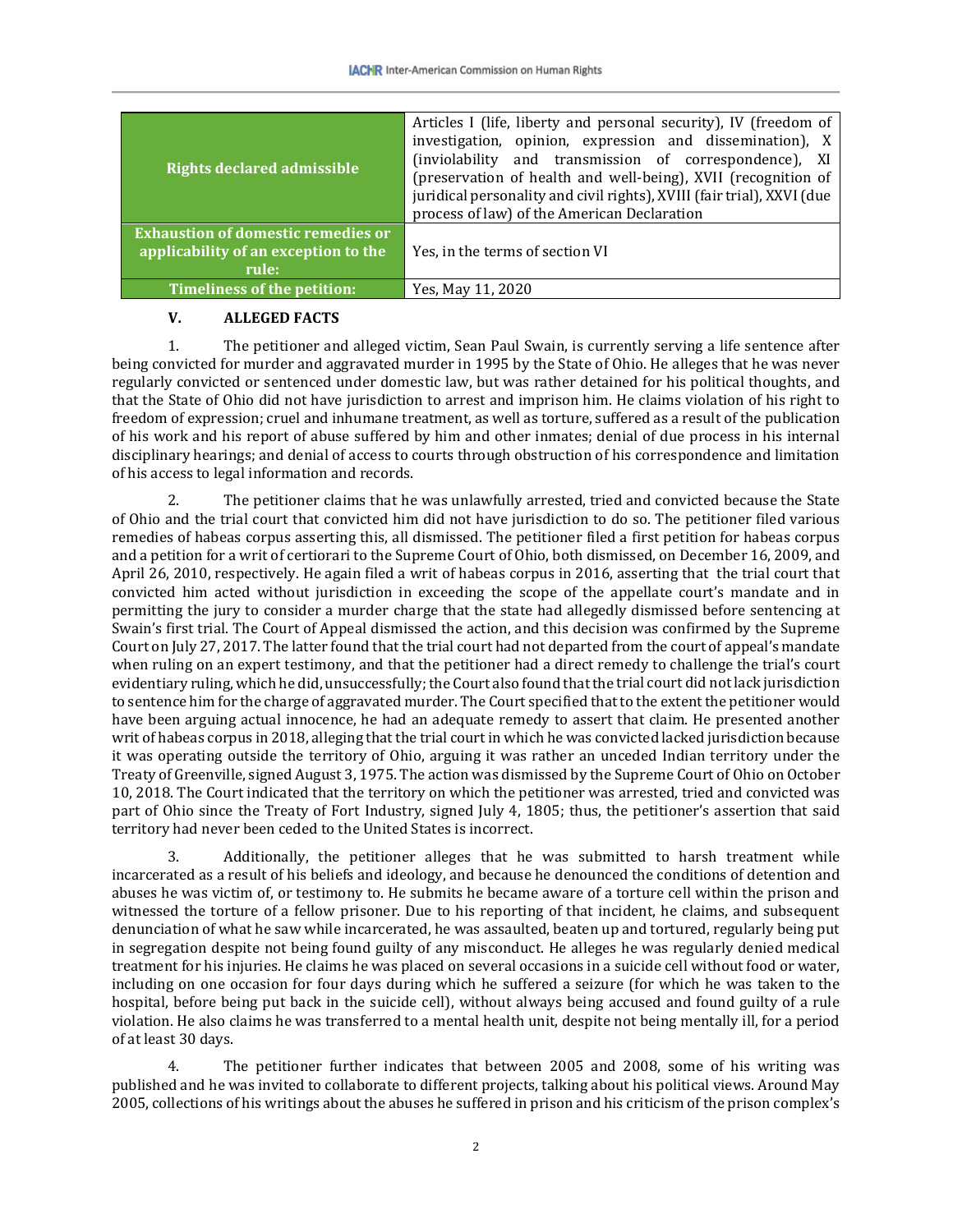agenda were published in a book. On April 2008, he was invited to contribute a statement to a conference organized by human rights advocate. He alleges he was then accused of violating a prison disciplinary rule by encouraging other prisoners to engage in work stoppage – he alleges this was not an accurate representation of his writings and expressed opinions, and that some accusations were bluntly false. He also claims that some of the writings at stake was not his, and that, in any case, they were misinterpreted. The petitioner indicates that he unsuccessfully challenged the finding of a violation in two appeals before the Rules Infraction Board[4,](#page-3-0) and that both were irregular and rigged. He claims further efforts to pursue administrative appeals and legal actions were deliberately thwarted by prison officials, alleging he was denied grievance and complaint forms, denied access to prison regulations and policies, that his law library access was harassed and that the prison official delayed processing of outgoing legal mail as well as destroyed incoming legal mail. As a consequence of the rule violation, he was transferred to segregation<sup>5</sup>, where he was kept for seventy days. He was held in solitary confinement for 23 hours a day, subjected to 24 hours/day artificial lighting, leading to sleep deprivation, selectively denied writing materials and envelopes he had purchased designed to keep him incommunicado, refused access to legal material (including his own court records and materials), provided only a starvation diet, denied laundry facilities and any cleaning supplies, forced to shower in front of other prisoners, housed in cells next to mentally ill prisoners.

5. The petitioner filed a civil rights action in the United States District Court in November, 2009, alleging violation to his rights to free speech, to due process, to equal protection and to access to the courts, for his correspondence having been violated, as well as cruel and unusual punishment by his placement in extended administrative segregation, amounting in violation of his constitutional rights and international treaties. The Court dismissed his remedy on May 19, 2010. The Court found that given the nature of the speech by the petitioner – including encouraging inmates to lay on their bunkbeds for thirty days to get "whatever the hell [they] asked" –, disciplining him for this was reasonably related to legitimate penological interests and was not in violation of the First Amendment. The Court then found no evidence that the petitioner had been prevented from presenting a defense in the disciplinary processes and further that he had been given adequate due process as he was notified of the hearing, had had an opportunity to call witnesses and present evidence and had been provided with a written statement of the evidence relied on and reason for the disciplinary action. The Court also found insufficient basis regarding the allegation of violation of his right to equal protection, and no violation of the petitioner's constitutional right of access to the courts, since he could not demonstrate actual injury. Finally, the Court found that the treatments alleged by the petitioner following the publication of his opinions did not amount the extreme deprivations required to find cruel and unusual treatment, and at most indicated discomfort as opposed to a denial of some element of civilized human existence. On appeal, the Sixth Circuit affirmed the lower court's decision on August 8, 2011, and a leave to file a writ of certiorari to the US Supreme Court was denied on October 11, 2011. The petitioner claims that in retaliation for the court actions he filed, he was found guilty of non-existent rule violations and punitively transferred to another prison and place on a "security threat group".

6. For its part, the State submits that the alleged victim is not being retaliated against for works published in prison, but rather for his involvement in a prison security threat group known as the Army of the Twelve Monkeys. The State alleges that the petitioner distributed pamphlets inciting other inmates to unite and riot against prison administration, directly threatening the prison wardens, in addition to his participation in the creation of the group and a personal blog for the purpose of threatening, harassing and/or intimidating staff. The alleged victim is accordingly in violation of the rules of conduct regarding unauthorized group activities, conspiration with others to riot. The State indicates that an earlier disciplinary hearing was held where the charges were overturned due to errors in the hearing and charges, but that the current charges, as of 2013, reflect an intent by the alleged victim to cause disruption in the Ohio prison system and intimate, threaten and harass employees of the Ohio Department of Rehabilitation and Correction. The alleged victim is held in segregation because of his security threat group involvement and threatening behavior. The State further submit that there is no evidence of torture or inappropriate supervision.

<span id="page-3-0"></span> <sup>4</sup> The petitioner indicates having also communicated his situation and the one of other inmates to multiple authorities, including the wardens of the prisons where he was detained, the Correction Institution Inspection Committee of the Ohio Assembly, and Ohio Senators.

<span id="page-3-1"></span><sup>5</sup> The petitioner claims having been transfered to segregation on others occasions, always because of his ideology and political views.